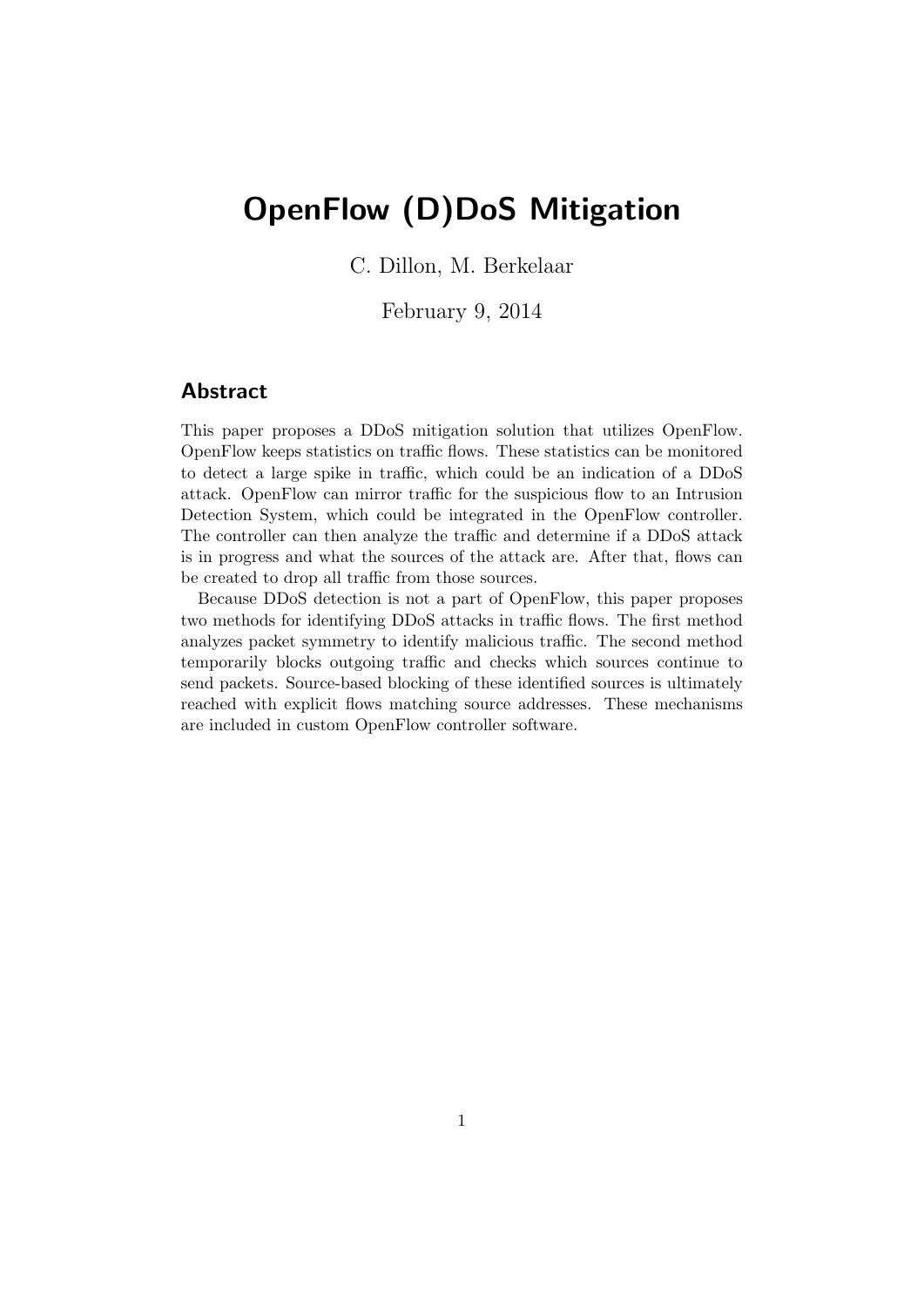## **Contents**

| $\mathbf{1}$            | 1.1                                               | Introduction                                                                                                                                              | 3<br>3                           |  |
|-------------------------|---------------------------------------------------|-----------------------------------------------------------------------------------------------------------------------------------------------------------|----------------------------------|--|
|                         | 1.2                                               |                                                                                                                                                           | 3                                |  |
| $\overline{2}$          | 4<br><b>Background</b>                            |                                                                                                                                                           |                                  |  |
|                         | 2.1<br>2.2                                        |                                                                                                                                                           | $\overline{4}$<br>$\overline{4}$ |  |
| 3                       | 5<br><b>Utilizing OpenFLow in DDoS mitigation</b> |                                                                                                                                                           |                                  |  |
|                         | 3.1                                               |                                                                                                                                                           | $\overline{5}$                   |  |
|                         | 3.2                                               |                                                                                                                                                           | $6\phantom{.}6$                  |  |
|                         |                                                   | 3.2.1                                                                                                                                                     | 6                                |  |
|                         |                                                   | 3.2.2                                                                                                                                                     | $6\phantom{.}6$                  |  |
|                         | 3.3                                               |                                                                                                                                                           | $6\phantom{.}6$                  |  |
| 4                       |                                                   | <b>Proposed solution</b>                                                                                                                                  | $\overline{7}$                   |  |
|                         | 4.1                                               |                                                                                                                                                           | $\overline{7}$                   |  |
|                         | 4.2                                               |                                                                                                                                                           | 8                                |  |
|                         |                                                   | 4.2.1                                                                                                                                                     | 9                                |  |
|                         |                                                   | 4.2.2                                                                                                                                                     | 9                                |  |
|                         | 4.3                                               | 10                                                                                                                                                        |                                  |  |
| 5                       | Proof of concept<br>11                            |                                                                                                                                                           |                                  |  |
|                         | 5.1                                               | 11                                                                                                                                                        |                                  |  |
|                         | 5.2                                               | 11                                                                                                                                                        |                                  |  |
|                         |                                                   | 5.2.1<br>11                                                                                                                                               |                                  |  |
|                         |                                                   | 12<br>5.2.2                                                                                                                                               |                                  |  |
| 6                       |                                                   | 12<br><b>Conclusion</b>                                                                                                                                   |                                  |  |
| $\overline{\mathbf{r}}$ |                                                   | <b>Future work</b><br>13                                                                                                                                  |                                  |  |
| 8                       |                                                   | 16<br><b>Appendices</b>                                                                                                                                   |                                  |  |
|                         | 8.1                                               | Initial detection $\ldots$ , $\ldots$ , $\ldots$ , $\ldots$ , $\ldots$ , $\ldots$ , $\ldots$ , $\ldots$ , $\ldots$ , $\ldots$ , $\ldots$ , $\ldots$<br>16 |                                  |  |
|                         | 8.2                                               | 16                                                                                                                                                        |                                  |  |
|                         | 8.3                                               | 16                                                                                                                                                        |                                  |  |
|                         | 8.4                                               | 17                                                                                                                                                        |                                  |  |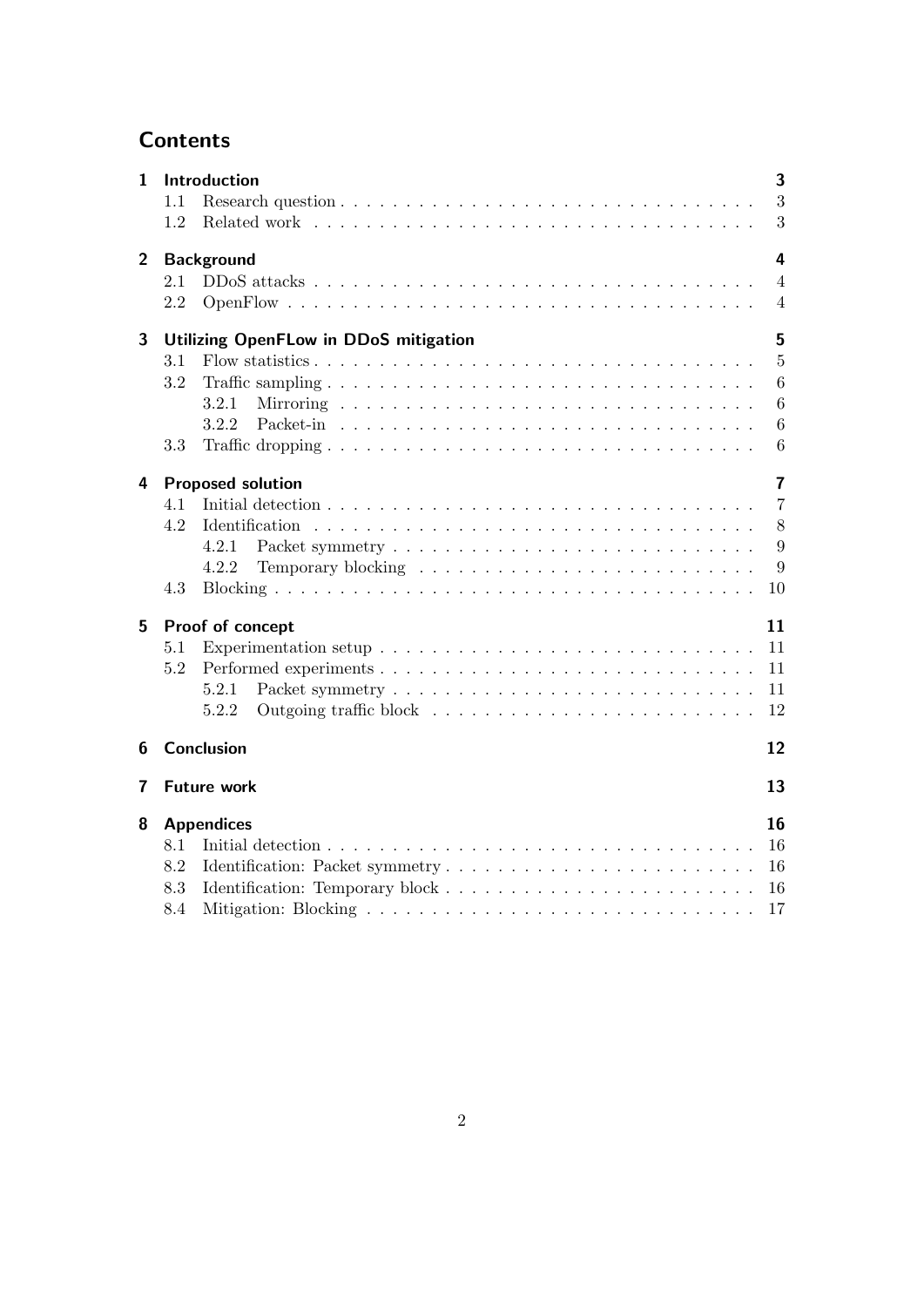## 1 Introduction

Distributed Denial of Service (DDoS) attacks remain a popular method to degrade the availability of targeted services on the internet. Different DDoS attacks exist ranging from high volume flooding on the network to the misuse of application level vulnerabilities. Although the availability of a service or the congestion of the network is relatively easy to probe, the exact detection of attackers in a DOS introduces a bigger challenge because of the possible similarities with legitimate traffic.

Many DDoS mitigation solutions exist today. A popular choice is BGP Remote Triggered Black Hole (RTBH), which instructs routers to drop all traffic to the target in order to decrease the load on the network [1]. Also, a wide variety of in-line DDoS mitigation hardware appliances exist that filter different kinds of attacks.

Software Defined Networking (SDN) technologies like Openflow introduce more ways of controlling switching and routing  $[2]$ . This research explores the possibilities of utilizing the Openflow infrastructure itself to mitigate DDoS attacks. First we explain how OpenFlow features can be used for detecting traffic spikes, sampling suspicious traffic and dropping unwanted traffic. Then we propose our DDoS mitigation solution that uses these mechanisms and the custom algorithms that are implemented in our OpenFlow controller. We explain what experiments we performed to test our solution and what the results are. Based on these results we will draw a conclusion and make suggestions for future work.

#### 1.1 Research question

The research question for this project is: How can Openflow be used in DDoS mitigation? The mitigation of a DDoS attack is further divided into the following subquestions about the detection of these and the blocking actions to perform.

- How can flow statistics be analyzed to detect DDoS attacks?
- Can packet symmetry in sample traffic be used to detect malicious traffic sources?
- Can malicious traffic sources be detected by temporarily dropping outgoing traffic?
- Can Openflow be used to efficiently block malicious sources while allowing legitimate traffic?

#### 1.2 Related work

Utilizing SDN for DDoS mitigation and other security practices has been the subject of a number of recent studies. R. Braga, E. Mota and A. Passito use an DDoS detection mechanism based on Self Organizing Maps (SOM), which is an unsupervised artificial neural network. SOM is trained by feeding it statistics of OpenFlow traffic flows. It is then able to classify traffic as abnormal or normal[4].

T. Yuzawa uses sFlow to detect DDoS attacks and to determine which sources are malicious. Upon detection a regular BGP RTBH route is installed for the destination,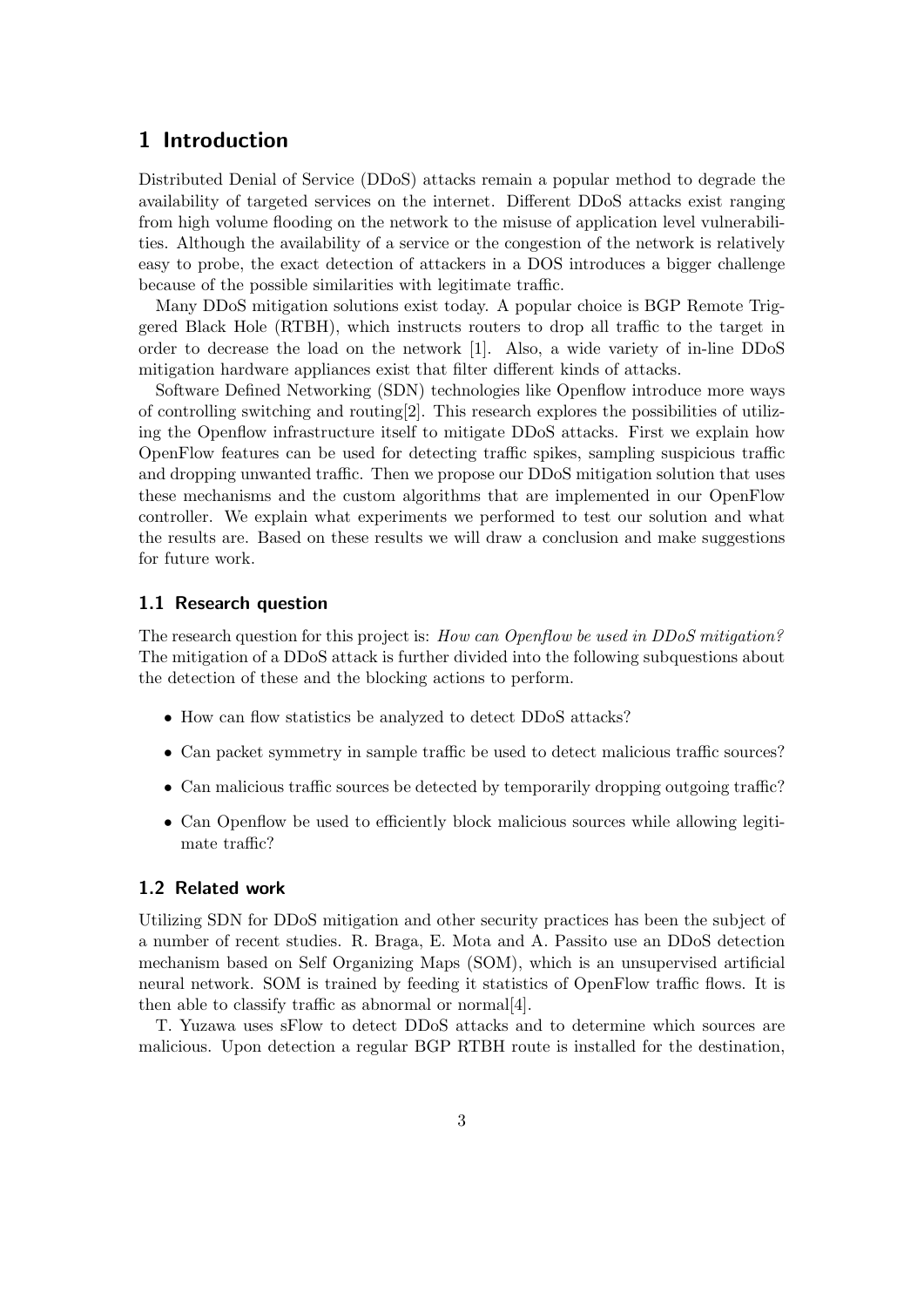but OpenFlow is used to change the flow of legit traffic so that this does not get dropped. This is done by using Floodlight's static flow pushing API[3].

Chunghwa Telecom Co. propose an OpenFlow DDoS Defender that monitors flows on an OpenFlow switch. They define a number of thresholds, and start to drop incoming traffic when these thresholds are met[7].

S. Akbar Mehdi, J. Khalid, and S. Ali Khayam use SDN for traffic anomaly detection. They implement a number of detection algorithms in the NOX OpenFlow controller. Their solution only uses the first packet that is sent to the controller when a new connection is established, while allowing the rest of the traffic to continue at line-rate by pushing a flow for that connection. They found that this is an effective approach to keeping track what is going on in the network, without need for excessive sampling of traffic[16].

## 2 Background

#### 2.1 DDoS attacks

There are numerous denial of service attack methods being used to degrade the performance or availability of targeted services on the internet. Usually these methods can be classified as either network- or application level attacks.

Network level attacks generally produce large volumes of network traffic that are detectable by their packet- or bandwidth-rate. Common examples for this are amplification and flood attacks.

Application level attacks misuse software in a malicious way, aiming to exhaust resources to process any further requests. These attacks are generally harder to detect on the network level as they show no clear deviation from legitimate traffic. Common examples here are expensive search queries and exhaustion of connection pools.

OpenFlow rules match against properties in link, network and transport layers of the TCP/IP model and is therefore not suited to detect application level attacks with characteristics present in higher layers. This research will explore the utilization of Openflow in the detection and mitigation of network level attacks.

#### 2.2 OpenFlow

Before we explain how OpenFlow can be used in DDoS mitigation, a basic understanding is needed of how OpenFLow works and what its limitations are. With OpenFlow the control plane of the switch is implemented in a separate machine, the OpenFlow controller. The controller and switch communicate via the OpenFlow protocol. The controller can install flows on the switch and the switch forwards traffic according to these flows.

A flow is stored as a 12-tuple with fields that match against incoming packets. Each flow has an action, a priority and statistics. This is illustrated in Figure 1.

 $^{\rm 1}$ http://yuba.stanford.edu/cs244wiki/index.php/Overview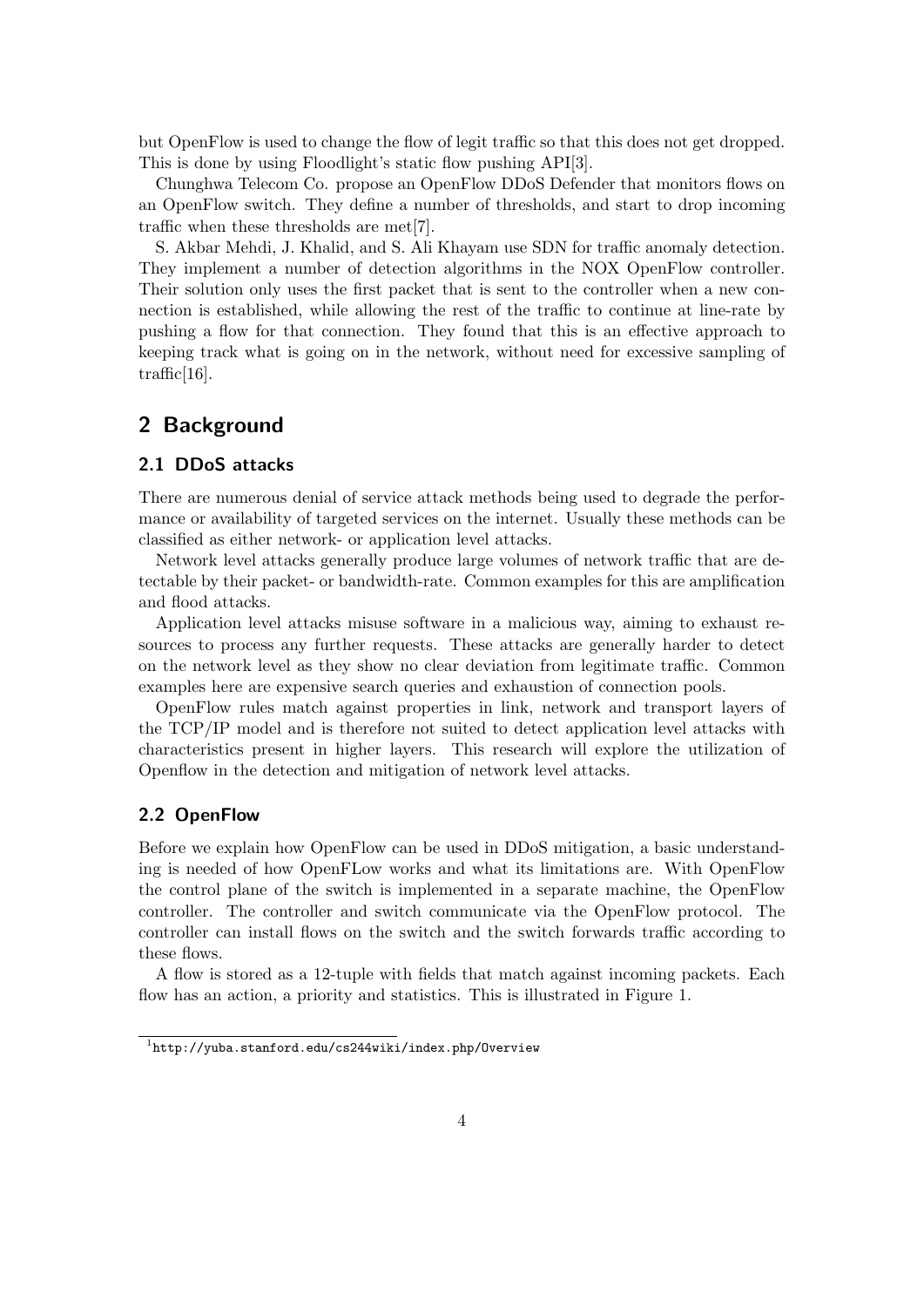

Figure 1: OpenFlow Table Entry<sup>1</sup>

Flows are stored in the Ternary Content-Addressable Memory (TCAM) table of the switch. In hardware switches the number of flows is limited by the size of the TCAM table. When a switch receives a packet, it tries to match it against a flow in the table, if a match is found the action associated with the flow is taken and the flow statistics are updated. If there are no matching flows, the switch will send a Packet-In message to the controller. The Packet-In message either encapsulates the entire packet or the header of the packet. The controller sends back a Packet-Out message to the switch to tell the switch what action to take. The controller can also push a new flow to switches in the network, so that future packets will match against the flow. [8]

## 3 Utilizing OpenFLow in DDoS mitigation

A number of methods have been researched in the field of detecting malicious activity using Openflow. These methods vary from the detection of infected hosts on the local network by comparing flows [16] to deterministic sampling using Openflow to inspect certain traffic classes. [6]

We researched the possibilities of using Openflow to detect Denial of Service attacks with the features available in Openflow version 1.0. The complete mitigation proposed is divided in the initial detection, sampling methods and blocking actions that can be taken with Openflow.

#### 3.1 Flow statistics

Openflow keeps basic statistics for active flows, like the total amount of bytes and packets matched and the time since the flow was deployed and last used.

These statistics can be polled at regular intervals by the controller to create a plot of the network utilization for individual flows. Keeping a history of this data allows for detection of spikes in traffic that may indicate an attack on the network or a specific host.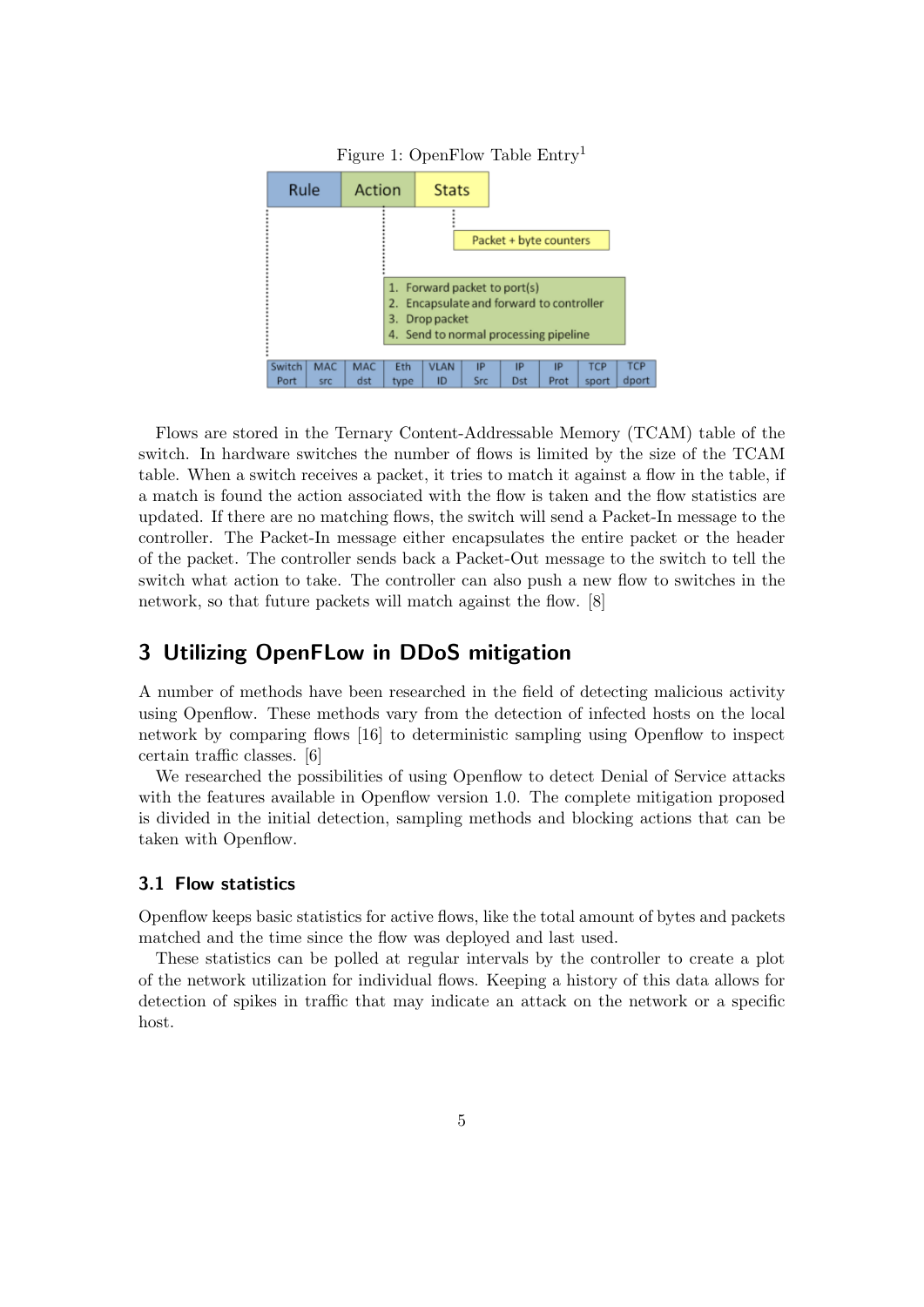#### 3.2 Traffic sampling

Traffic sampling is an important part of all Intrusion Detection Systems (IDS). Some research has been done on how to utilize SDN in intrusion detection. sFlow is a popular choice for this task as it's specifically designed for traffic sampling[9]. It enables switches and routers to send 1 in every X packets to a server called an sFlow collector, where X is a predetermined number. It also keeps statistics on all interfaces, comparable to the OpenFlow flow statistics.

OpenFlow focuses on complete traffic flows and not individual packets, this makes it less attractive for sampling. S. Shirali-Shahreza and Y. Ganjali propose a solution for this problem in the form of an extension to the OpenFlow specification, which allows OpenFlow to sample individual packets, comparable to sFlow[6]. However, in the current OpenFlow specification such a solution is not available. OpenFlow does provide mechanisms which we can use for temporarily sampling traffic flows. And because OpenFlow allows for per-flow configuration of sampling, it can be more flexible than sFlow.

#### 3.2.1 Mirroring

Flow mirroring is a method to sample all traffic that matches a flow that is believed to forward DOS traffic. The action for that flow is modified to not only forward packets to the real destination, but also to the controller. In comparison to conventional mirroring based on switchport numbers this allows for filtering using the Openflow flow entry, limiting the sample to only the traffic that is needed for further analysis.

#### 3.2.2 Packet-in

The packet-in communication channel between the switch and controller can be utilized to send sample packets for analysis. An extra action in the flow entry specifies the traffic to not only be forwarded to the destination, but also be encapsulated and sent to the controller over the packet-in channel. The packet-in channel is normally used when the switch has no matching flow and the controller has to create and push one based on the information that unmatched packet provides. For these decisions it is generally not required to have any information beyond the L4 header. In order to not waste bandwidth and resources on sending parts of packets that are not needed it is possible to specify a byte range that should be sampled, stripping unneeded payloads.

#### 3.3 Traffic dropping

OpenFlow offers a lot of flexiblity in dropping traffic by setting the action of a flow to drop all packets for that flow. When sources of malicious traffic are identified, flows that match against the IP addresses of those sources can be pushed to a switch so that traffic from those sources is dropped. This of course will only work if the DDoS attacker does not spoof the source addresses. If the sources are not spoofed the effectiveness of sources based filtering depends on the scale of the attack and the size of the TCAM table in the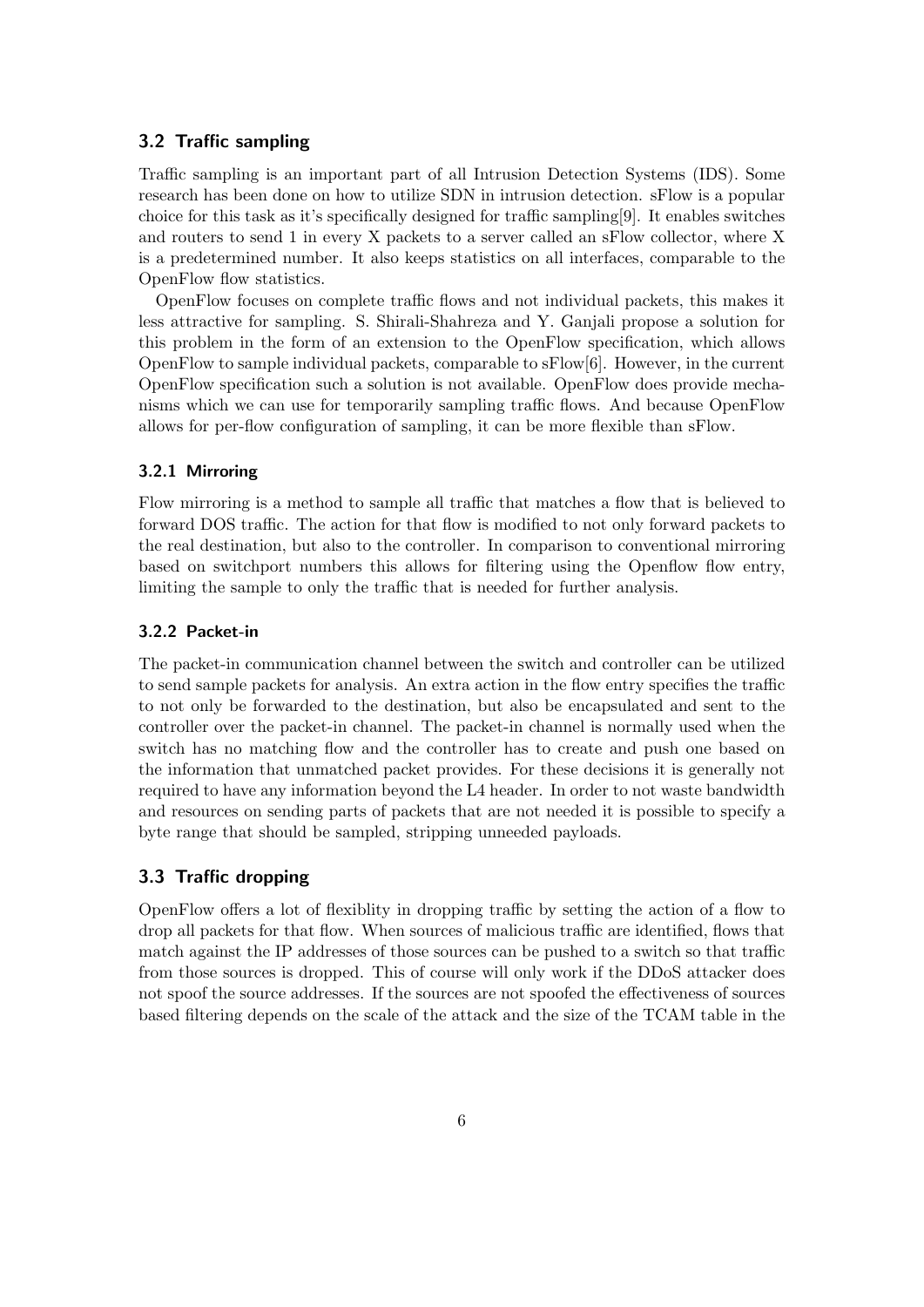switch, as every flow will take up space in the table. However, there are switches which can store over 100,000 flows[10].

If source based filtering is not an option, destination based filtering can still be done to avoid congestion in the network. While traditional destination based filtering like BGP RTBH drops all traffic for that destination, OpenFlow can match specific classes of traffic. If an attack only generates UDP traffic on a specific port, a flow can be installed that drop all traffic for the destination on that UDP port. This allows other traffic to continue as usual.

## 4 Proposed solution

We propose a DDOS mitigation method that utilizes OpenFlow to assist in the detection and blocking of attacks. To do this we divide the complete mitigation into a number of components:

- Initial detection
- Identification
- Blocking

The initial detection will utilize OpenFlow flow statistics to detect anomolies in network usage. The identification will then detect the sources that are performing an attack through the analysis of packet samples. Identified attackers will finally be dropped with OpenFlow drop flows.

#### 4.1 Initial detection

The flow statistics offer data that can be used to detect potential DDoS attacks, although it may not result in explicitly detecting the attacking sources. For this reason we propose the use of the flow statistics merely to trigger further detection mechanisms.

The initial detection will primarily focus on anomaly detection with the byte- and packet counters that are kept for every active flow. Every second these statistics are polled by the controller and the difference between the current and previous value is prepended to data set  $Q$ , which has a fixed size of 60 entries. Every entry in  $Q$  represents the packet/byte rate for that interval. A dataset size of 60 entries was chosen to make sure that sudden deviations in this rate are easily detectable.

The standard deviation of this list  $(\sigma(Q))$  represents the apparent deviation between the packet and byte rates over the last 60 entries.

$$
\sigma(Q) = \sqrt{\frac{1}{60} \sum_{i=1}^{60} (Q_i - \mu)^2}
$$

With a comparison of the expected deviation, based on the standard deviation, and the real deviation in data set Q it is possible to detect anomalies that may potentially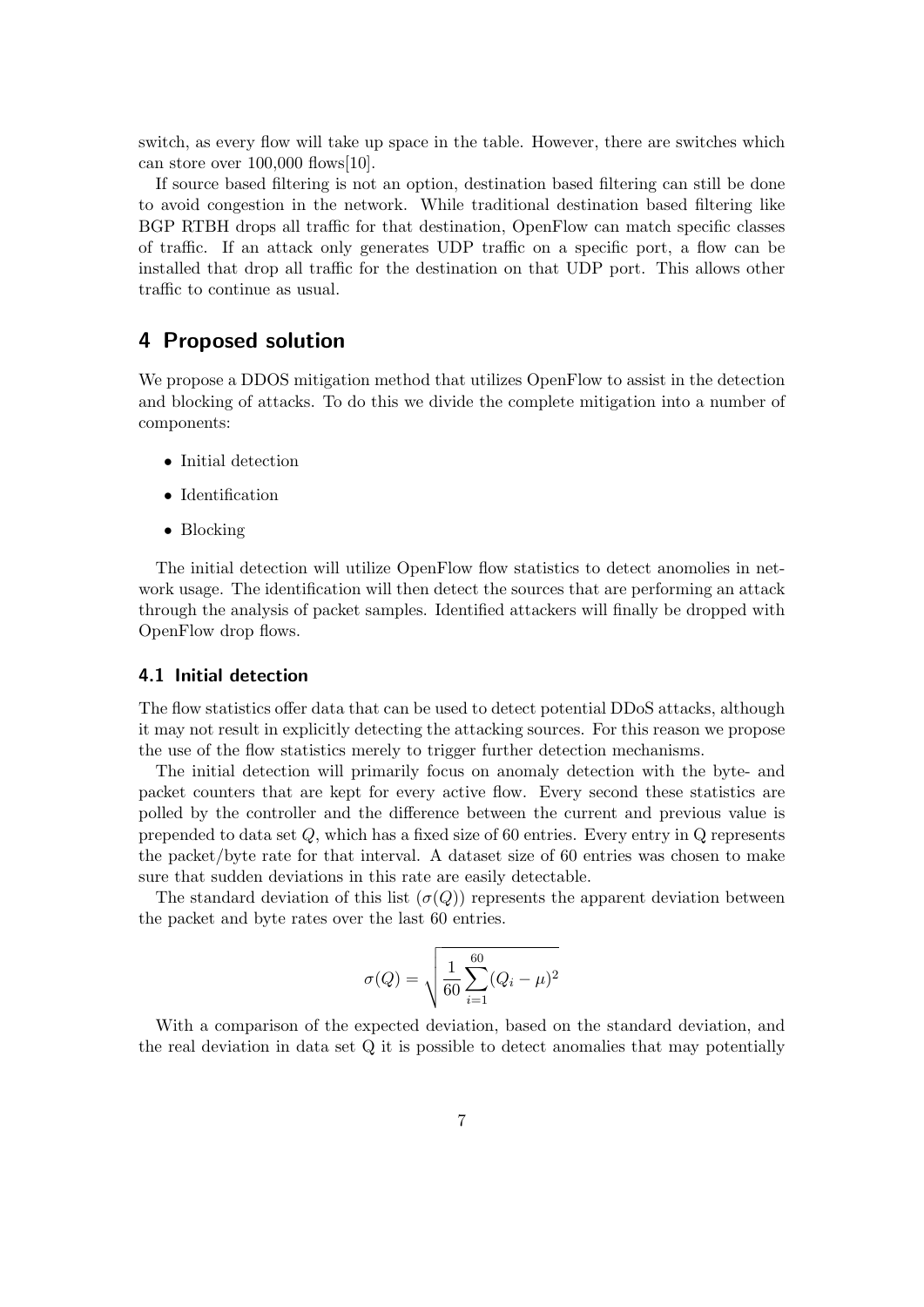be DDoS attacks. The first entry of  $Q_1$ ,  $(Q_1)$ , is the newest value from the flow statistics. This value is subtracted with the mean of Q to get the deviation  $D$  of  $Q_1$ . This value is compared with variable tresholds to determine if it falls out of the expected boundaries and is thus considered a potential attack. The detection of a potential attack will trigger further detection mechanisms, denoted with Z.

The following items form the tresholds used during the experiment:

- Deviation (D) from the mean is positive, with  $D > 0$
- Minimum deviation  $(M)$  to trigger is three times the standard deviation, where  $M = (Q_1 - \mu(Q)) > (3 \cdot \sigma(Q))$
- The minimum value (V)(Value of  $Q_1b$  (Bytes) is larger than 5000000 Bytes or  $Q_1p$  (Packets) is larger than 5000 packets, with  $Q_1b > 5000000 \vee Q_1p > 5000$ , preventing likely false positives at low bandwidth rates.

$$
D \wedge M \wedge V \to Z
$$

Figure 2 shows a plot of a simulated initial detection using the tresholds mentioned before. A sudden burst of packets triggers the mechanism here to perform an analysis determining if this is a DDoS. The initial detection mechanism is implemented in the Ryu framework with a sample of the code included in section 8.1.





#### 4.2 Identification

OpenFlow by itself is not entirely capable of detecting DDoS attacks, but can be leveraged in the process by external logic. The identification of malicious attackers is triggered by the initial detection and consists of two explored methods. The first method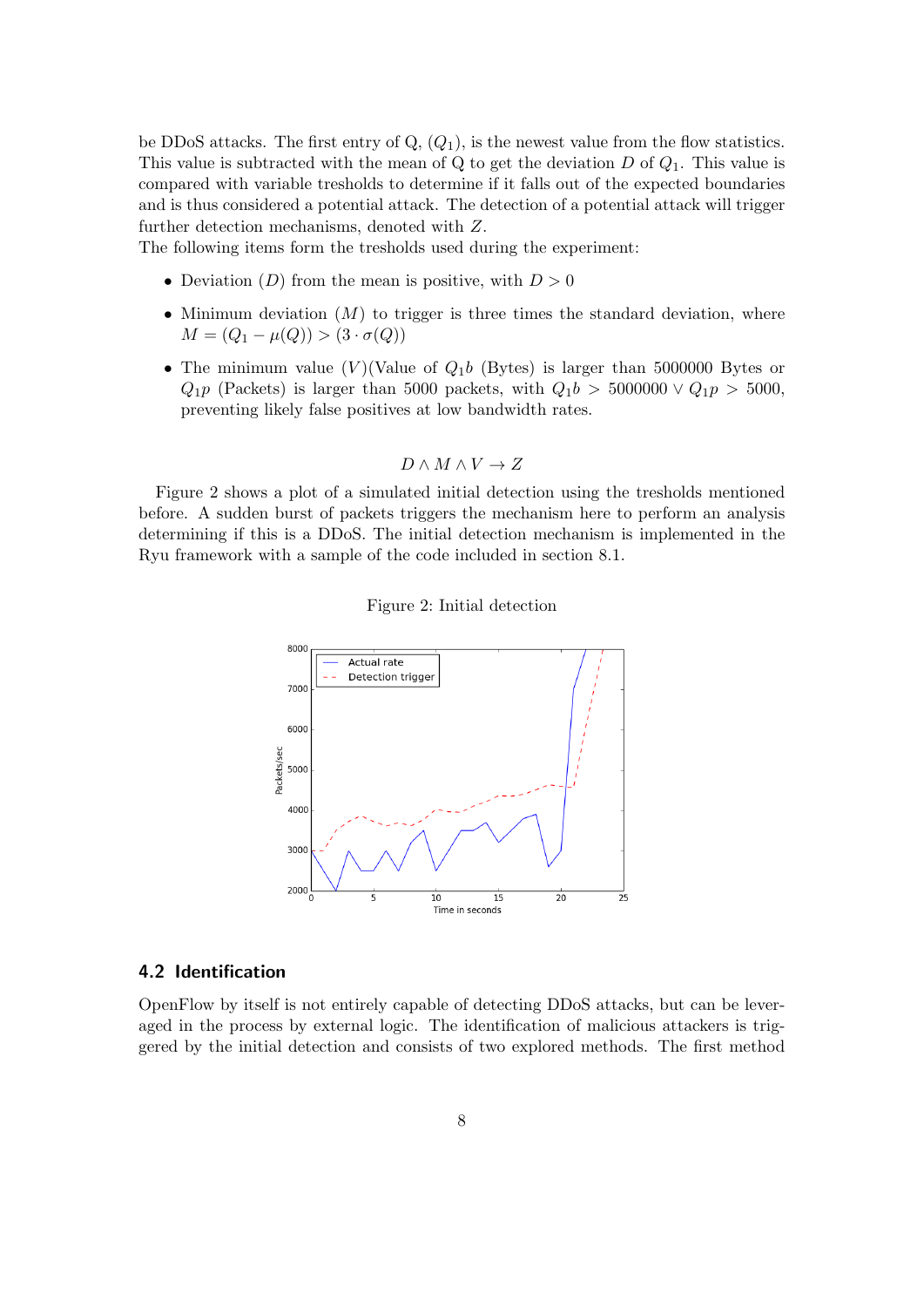looks into sampling specific flows and analyzing packet symmetry. The second method uses OpenFlow to sample traffic and temporarily block outgoing traffic to detect which sources continue to send requests while there are no replies.

#### 4.2.1 Packet symmetry

Packet symmetry can be used to distinguish malicious from legitimate traffic<sup>[5]</sup>. An attacker will send huge amounts of packets to the victim, even if there are no replies. While normal protocols might not blindly continue to send data if there are no acknowledgements or replies. This is especially true for TCP as every packet has to be acknowledged. But even UDP traffic does not exceed a symmetry ratio of 8:1 under normal circumstances[5].

Using OpenFlow, we can create flows for incoming and outgoing traffic from the victim of a DDoS attack and mirror this traffic to the controller. Having sample traffic from and to the victim allows us to analyze the ratio between requests and replies per source. Sources with a highly asymmetric ratio can be considered malicious and flows can be pushed to drop traffic from these sources, as explained in chapter 4.3. In order for this to work we need to define a threshold for the symmetry ratio. For our experiments we used a threshold of 50:1, but we make no claims on what an appropriate threshold is for real world situations.

#### 4.2.2 Temporary blocking

Openflow enables easy modification of forwarding rules that make it possible to temporarily halt traffic flows and register the behaviour of a set of sources. We propose a mechanism that drops outgoing traffic from the target for a short duration of time, enabling one to recognize well- and non-well behaving sources. We found that a temporary block with a duration of approximately one second is enough to detect non-well behaving clients, whilst not breaking common legitimate traffic like SCP- and HTTP transfers.

Based on the characteristics of common protocols one can expect sources to behave in a certain way. TCP streams may for example retransmit the previous segments when no acknowledgements are received and increase the retransmit timer resulting in a dropping rate of traffic.[14]

UDP traffic is not dependent on acknowledgements, but is likely to be request-response based from the application layer.[15] If no requests are sent out we expect no incoming responses. The behaviour of the latter holds true for services like DNS and NTP, often used in spoofed DDOS attacks[5], but may not be applicable to other UDP based communication. The behaviour of common services that utilize UDP and ICMP in contrast to this mechanism should be further researched.

Figure 3 represents the three stages in this mechanism, consisting of sampling, blocking and analysis. The first stage installs sampling and blocking flows after an initial detection (4.1) was made. The sample flows forward traffic to both the controller and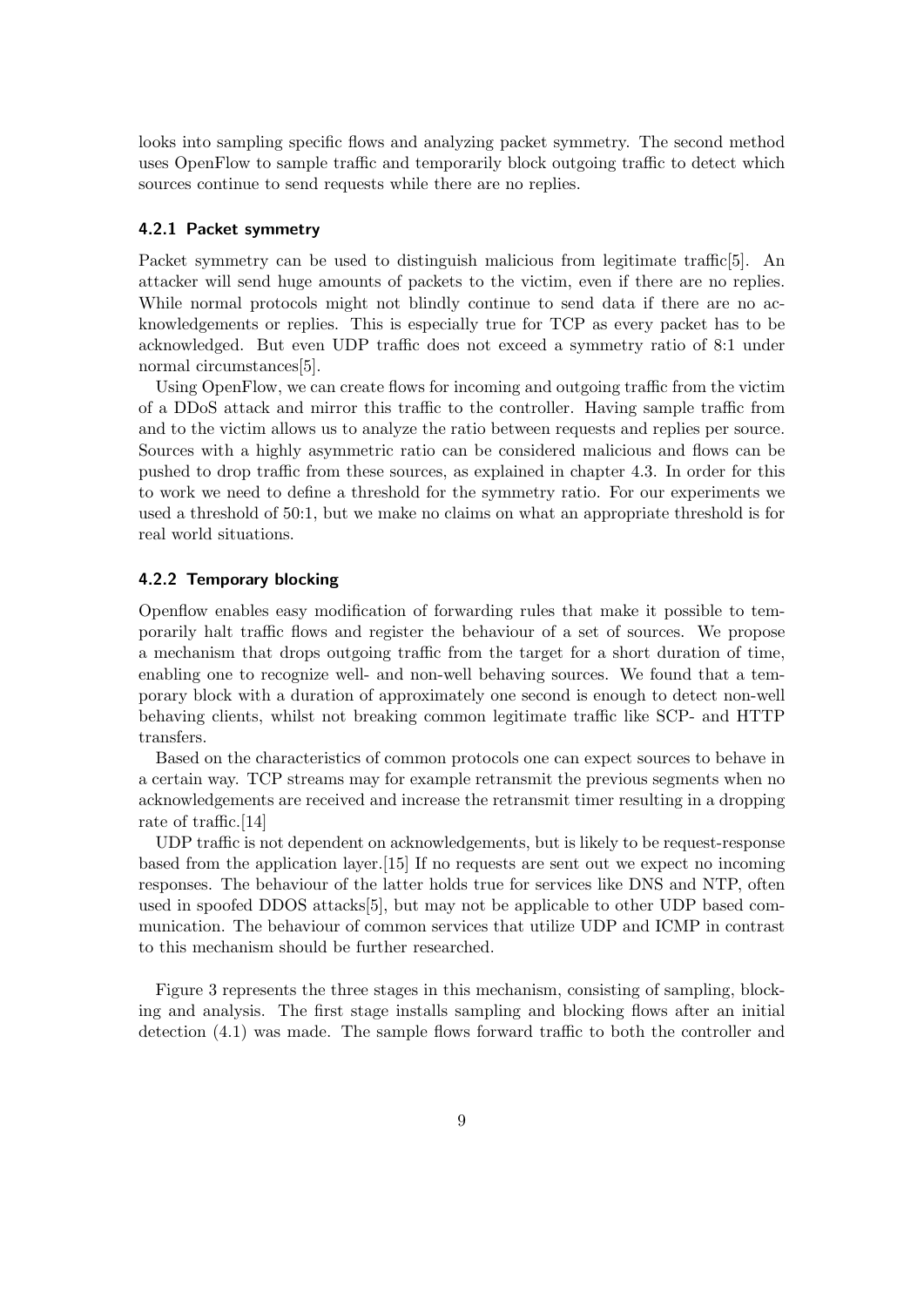the destination, while the blocking flows only forward traffic to the controller and thus block traffic whilst active after the first sample flows expired. During this stage the controller will learn the rate of packets from every source communicating with the target. The second stage learns the packet rate from every source while the block flow is active.

The ratio R between incoming packets before  $(P_{before})$  and after  $(P_{after})$  the block can be analysed to determine if sources are either well-behaving flows or floods.  $R$  is simply calculated with  $\frac{P(after)}{P(before)}$  Floods can be recognized with a ratio that is close or equal to 1 : 1 For our experiments we used a threshold of 1 : 5 as the lower boundary, but further research is required to find an optimal treshold for real network traffic. Sources with a higher ratio are marked as an attack and instructed to be blocked with an OpenFlow drop flow, while legitimate traffic will most likely recover after a short interruption [4.3].

Figure 3: Temporary block visualised



#### 4.3 Blocking

OpenFlow enables filtering with flows that could potentially only drop sources communicating with specific protocols and/or ports.[3.3] During this research, the goal was to find an effective way to do source-based blocking with OpenFlow, leaving fine grained filters to be further researched.

Block flows preventing DoS sources from further communicating with hosts on the local network will be created on the OpenFlow switch closest to the uplink. Block flows will match on the source IP address of the attacker and will be given the highest priority of 0xFFFF, ensuring this flow to overrule any other matching flows currently active. To prevent the TCAM table of switches to fill with unused blockflows the idle-timeout of these flows will be set to 15 minutes. This automatically deletes block flows that haven't shown activity for this duration. The code to install blocking flows is included in section 8.4.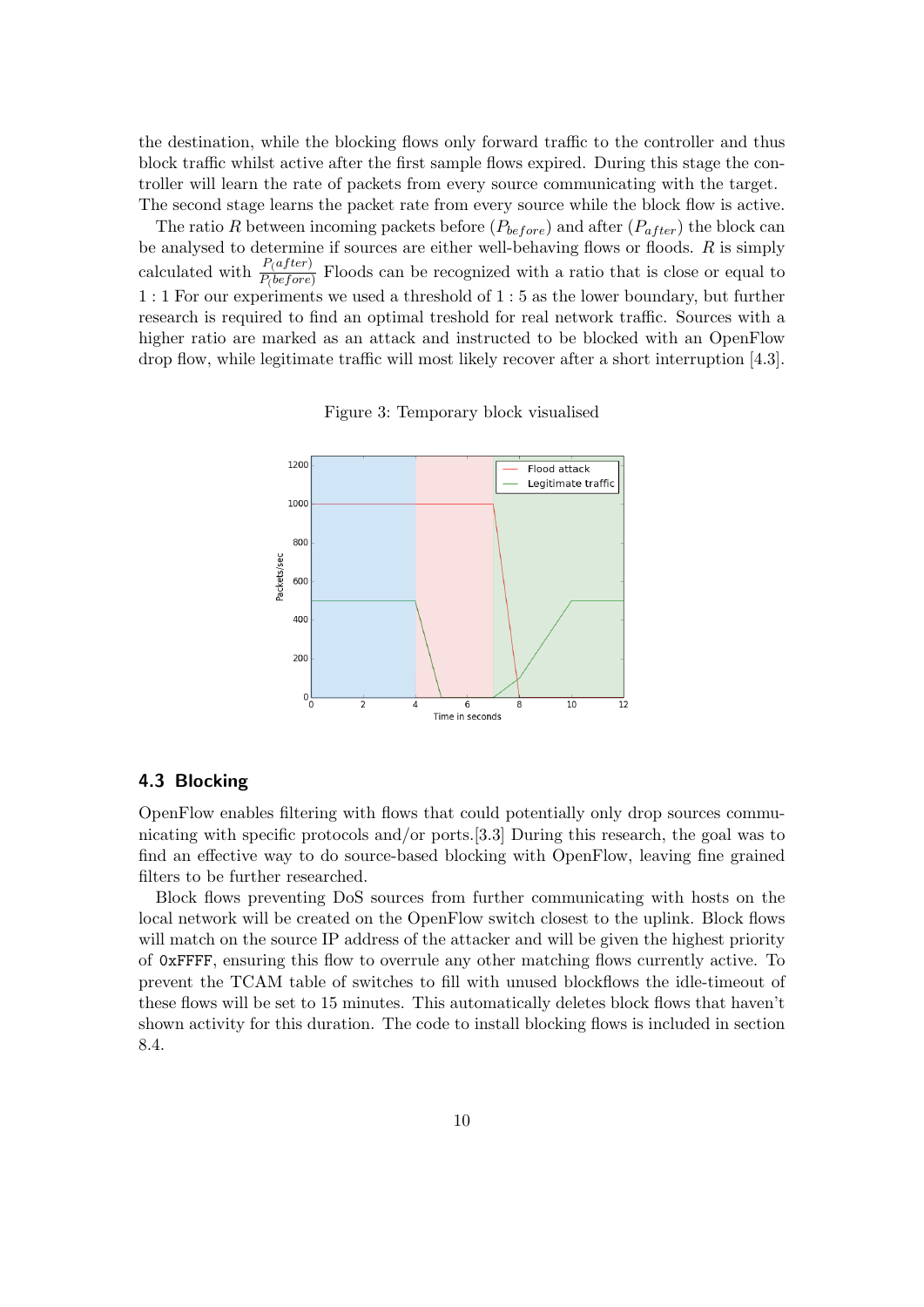## 5 Proof of concept

#### 5.1 Experimentation setup

We used two different experimentation setups for our Proof of Concept. One with a software switch and one with a hardware switch. The first environment consists of a single machine running Linux KVM and OpenVSwitch. We created two Virtual Machines (VM) on KVM, one to perform the attacks and the other as victim. Both VMs are connected to an OpenVSwitch interface. The KVM host is also connected to OpenVSwitch and runs the controller software.

For the second environment we used a VMware ESXi server and an Arista 7050 switch. We installed three VMs on VMware. An attacker, a victim and a controller. The attacker has a 10gb link to the switch and the controller and victim have separate 1gb links.

We wrote our own controller software using the Python Ryu SDN framework[11]. The controller includes our DDoS detection and mitigation mechanisms as explained in Chapter 4. The source code is available on GitHub[12] and some important parts are included in the appendix.

We installed the nginx webserver on the victim VM which was used as source for legitimate traffic. We simulated DDoS attacks using the traffic generator hping3[13] from the attacker VM.

#### 5.2 Performed experiments

#### 5.2.1 Packet symmetry

Our first experiment was successfully performed on hardware and software switches. Here we explain the experiment on the hardware switch setup. First, from the attacker, we started a large file transfer over HTTP on the victim. This saturates the 1gbps uplink of the victim machine. This is shown as the black line in Figure 4. Then we started a DDoS from five spoofed IP addresses from the attacker to the victim. The DDoS traffic completely suppresses the HTTP traffic. This is shown as the red line in Figure 4.

The controller polls the flow statistics every two seconds and notices the high rise in traffic on the flow towards the victim. This triggers the controller to push two new flows to the switch: one from the attacker to the victim and one from the victim to the attacker. Both flows output traffic to the regular port and also to the controller. These flows automatically expire after 10 seconds.

While traffic is being sampled to the controller, the controller counts the ratio between incoming and outgoing traffic per IP address. The DDoS traffic has a high incoming traffic ratio because the victim does not reply to packets and the attacker keeps sending packets, while the regular HTTP traffic stops because the victim does not reply. Once the ratio counters exceed a treshold of 50:1, new flows are pushed to drop traffic from the source IP. This is visible in after the 9th second in Figure 4. Shortly after that, the TCP HTTP session is restored and the transfer of the file continues. This is visible after the 13th second in Figure 4. The mechanism for the packet symmetry detection is worked out in Python code included in section 8.2.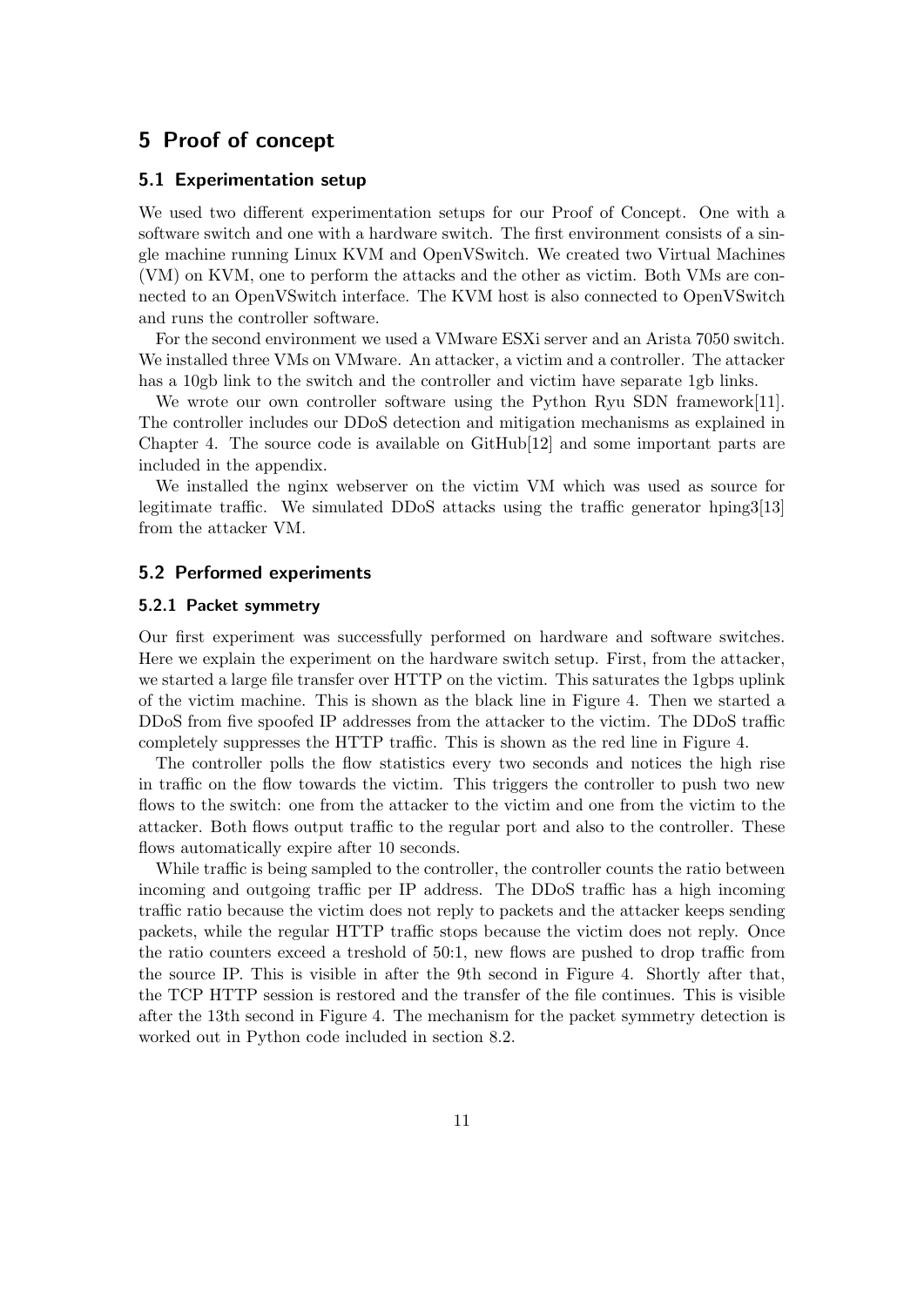



#### 5.2.2 Outgoing traffic block

The second experiment was only successfully performed on the software switch, because the timing of installing flows on the hardware switch was found to be unreliable. Note that because of the software switch, the DDoS traffic was not able to fully suppress the HTTP traffic in Figure 5. This experiment started in the same way as the first: the attacker starts a HTTP file transfer from the victim with a DDoS simulation closely followed.

The initial detection trigger the creation of two sample flows and two block flows. The sample flows mirror the traffic going to the target for a duration of two seconds after which they expire. On expiration of the sample flows the block flows become active. These flows only forward traffic to the controller, essentially blocking all communication to the target. The flooding based attack shows no sign of slowing down while no responses from the target are sent. The HTTP transfer essentially halts because no acknowledgements are received, thus only retransmitting previous segments at a declining rate. Figure 5 doesn't show the flood to continue at the same rate as this plot is made from a TCPdump on the DDoS target, thus missing all traffic that was sent while the block flow was active. On expiration of the block flow the original flows restore communication between all sources and the DDoS target. The controller will now analyse all traffic that was mirrored to identify the sources that did not show a declining rate of traffic while the drop flow was active. Because the software switch environment was not capable of analysing at line rate it took the controller till 11 seconds into the expirimentation to block the attacking sources. The code used for temporary blocking is included in section 8.3.

## 6 Conclusion

During this research we looked at how OpenFlow can be utilized in the field of DDoS mitigation. The features of OpenFlow are leveraged with the initial detection to isolate DDoS victims and trigger further analysis. The identification of attackers is performed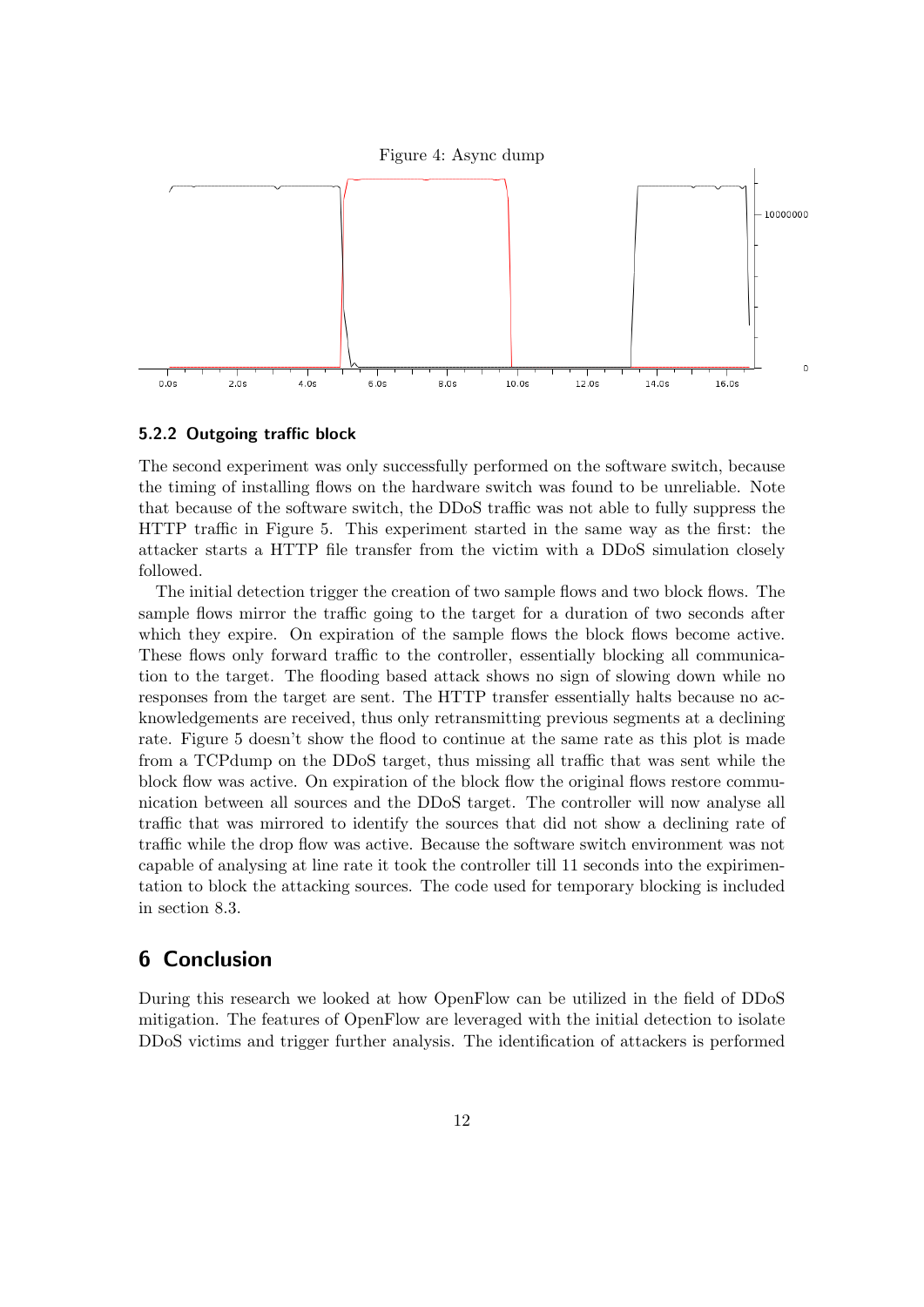



with sample flows to either perform packet symmetry analysis or block outgoing traffic with additional flows to detect flooding based attacks. On positive detection, blocking flows will be pushed to the switch to prevent the attack from congesting the network.

Attack simulations show that it's possible to do fairly accurate detection of floods with packet symmetry analysis, keeping the victim available without interruption. Temporarily blocking the outgoing traffic with OpenFlow shows potential to get even more accurate detections with connection oriented- or request-response based protocols, at the cost of short interruptions to availability. Experiments of the latter detection mechanism on the hardware switch showed timing related issues, limiting us to the software platform for testing.

OpenFlow shows potential in DDoS mitigation with easy control over individual flows in the network and the capacity to filter at line-rate. However, with the limited size of TCAM tables in hardware switches currently available it leaves the application in real environments as something that has yet to be explored.

## 7 Future work

The tresholds used throughout this research are mostly based on simulations that may not be well suited for real world scenarios. Tests of these mechanisms should be performed to confirm the tresholds set during this research, or find more appropiate ones, with real live data.

This research focussed on the protection from DDoS attacks originating from outside of the local network. We believe that the explored mechanisms could be used to detect attacks that originate from the local network and participate in a DDoS attack. Scenarios for this could be infected zombie hosts or services being leveraged in amplification attacks.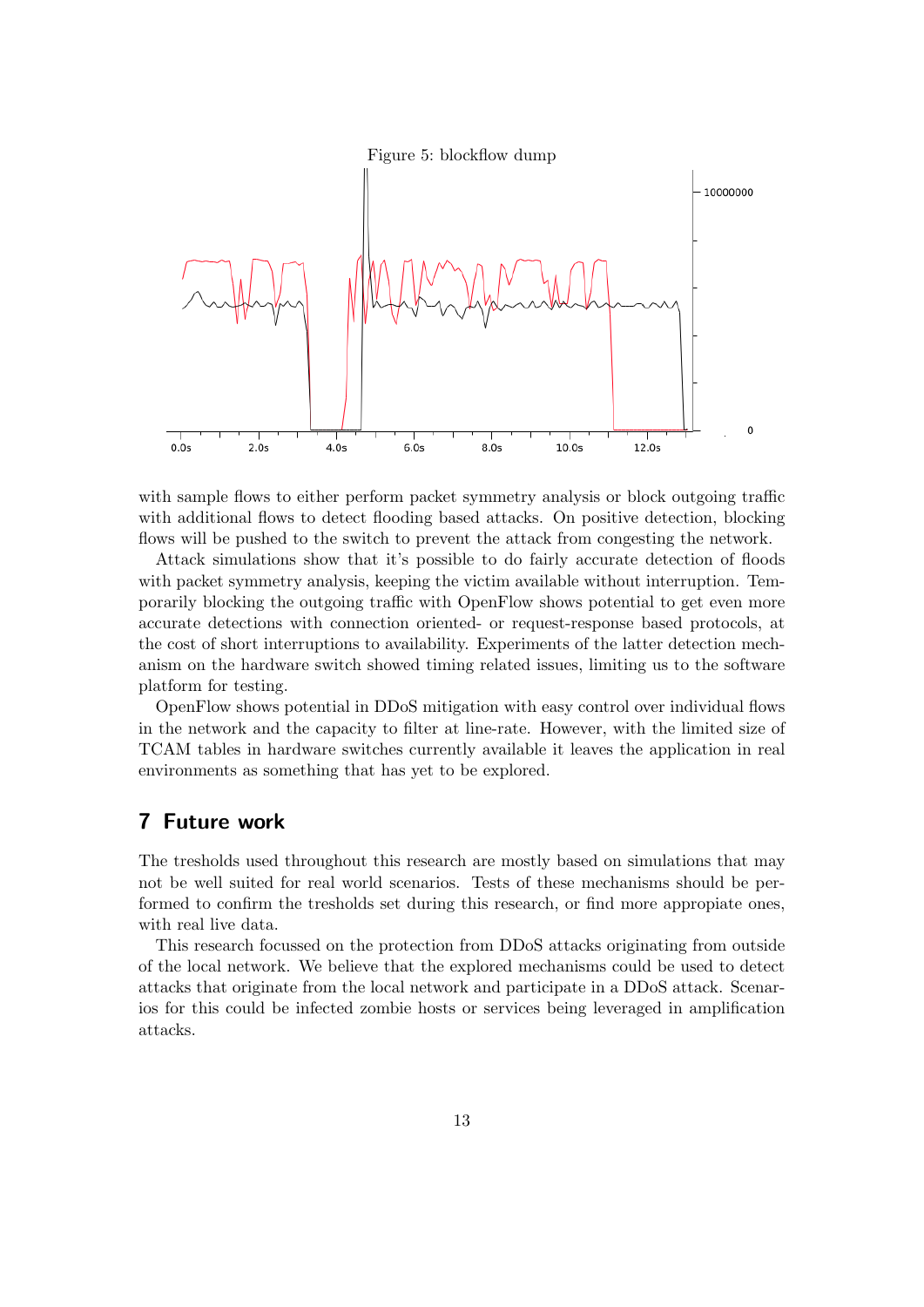Temporary outgoing blocks that we propose simply look at the ratio of packets before and after a blocking flow is installed. A more advanced detection mechanism could also look at characteristics of the traffic being dropped, like looking for retransmissions or retransmission timers.

## References

- [1] W. Kumari, D. McPherson, RFC 5635: Remote Triggered Black Hole Filtering with Unicast Reverse Path Forwarding (uRPF), 2009 http://www.hjp.at/doc/rfc/rfc5635.html
- [2] N. McKeown, T. Anderson, H. Balakrishnan, G. Parulkar, L. Peterson, J. Rexford, S. Shenker, J. Turner, OpenFlow: Enabling Innovation in Campus Networks, 2008 http://www.net.t-labs.tu-berlin.de/teaching/ss09/IR\_seminar/papers/ openflow-wp-latest.pdf
- [3] T. Yuzawa, OpenFlow 1.0 Actual Use-Case: RTBH of DDoS Traffic While Keeping the Target Online, 2013 http://packetpushers.net/openflow-1-0-actual-use-case-rtbh-of-ddos&# 45;traffic-while-keeping-the-target-online/
- [4] R. Braga, E. Mota, A. Passito, Lightweight DDoS Flooding Attack Detection Using NOX/OpenFlow, 2010 http://ieeexplore.ieee.org/xpl/login.jsp?tp=&arnumber=5735752
- [5] M. Wood, Preventing Denial-of-Service Attacks with Packet Symmetry, 2008 http://citeseerx.ist.psu.edu/viewdoc/download?doi=10.1.1.186. 4788&rep=rep1&type=pdf
- [6] S. Shirali-Shahreza, Y. Ganjali, FleXam: Flexible Sampling Extension for Monitoring and Security Applications in OpenFlow, 2011 http://conferences.sigcomm.org/sigcomm/2013/papers/hotsdn/p167.pdf
- [7] C. YuHunag, T. MinChi, C. YaoTing, C. YuChie, C.YanRen, A Novel Design for Future On-Demand Service and Security, 2010 http://ieeexplore.ieee.org/xpl/login.jsp?tp=&arnumber=5689156
- [8] Open Networking Foundation, OpenFlow Switch Specification v1.0, 2009 https://www.opennetworking.org/images/stories/downloads/ sdn-resources/onf-specifications/openflow/openflow-spec-v1.0.0.pdf
- [9] P. Phaal, M. Lavine (sFlow.org), sFlow Version 5, 2004 http://sflow.org/sflow\_version\_5.txt
- [10] IBM, IBM System Networking RackSwitch G8264CS, 2013 http://www.redbooks.ibm.com/abstracts/tips0970.html?Open#contents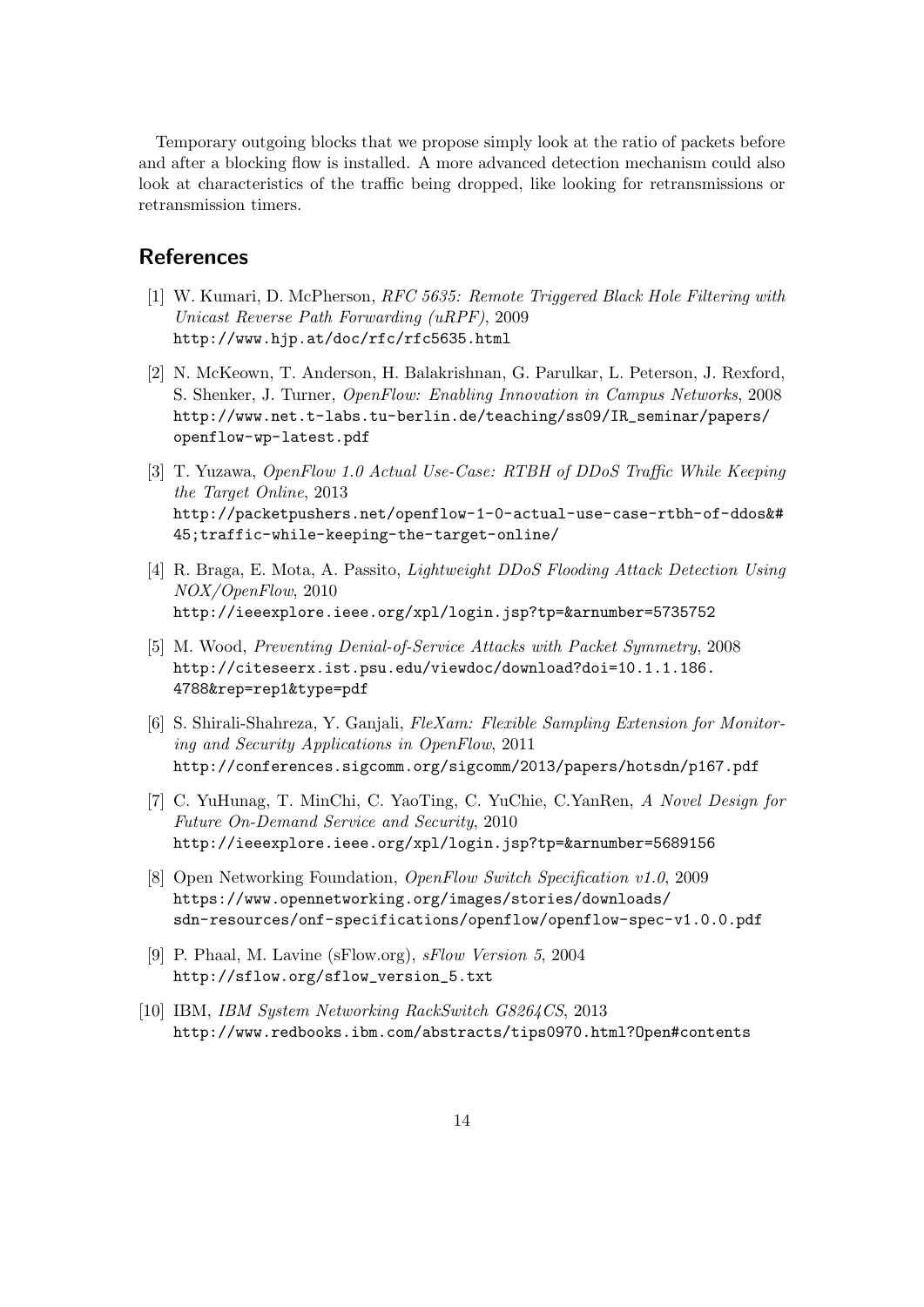- [11] Open Source Software Computing Group, Ryu SDN framework, 2014 http://osrg.github.io/ryu/
- [12] C. Dillon, M. Berkelaar OpenFlow DDoS mitigation controller, 2014 https://github.com/ConnorDillon/openflowddos
- [13] hping.org, http://www.hping.org/hping3.html, 2014 http://www.hping.org/hping3.html
- [14] Tcpipguide.com, TCP adaptive retransmission calculations, 2005 http://www.tcpipguide.com/free/t TCPAdaptiveRetransmissionandRetr ansmissionTimerCal-2.htm
- [15] Tcpipguide.com, UDP operation, 2005 http://www.tcpipguide.com/free/t\_UDPOperation.htm
- [16] S. Akbar Mehdi, J. Khalid, and S. Ali Khayam, Revisiting Traffic Anomaly Detection using Software Defined Networking, 2011 http://www.xflowresearch.com/docs/Revisiting\_Traffic\_Anomaly\_ Detection\_using\_Software\_Defined\_Networking.pdf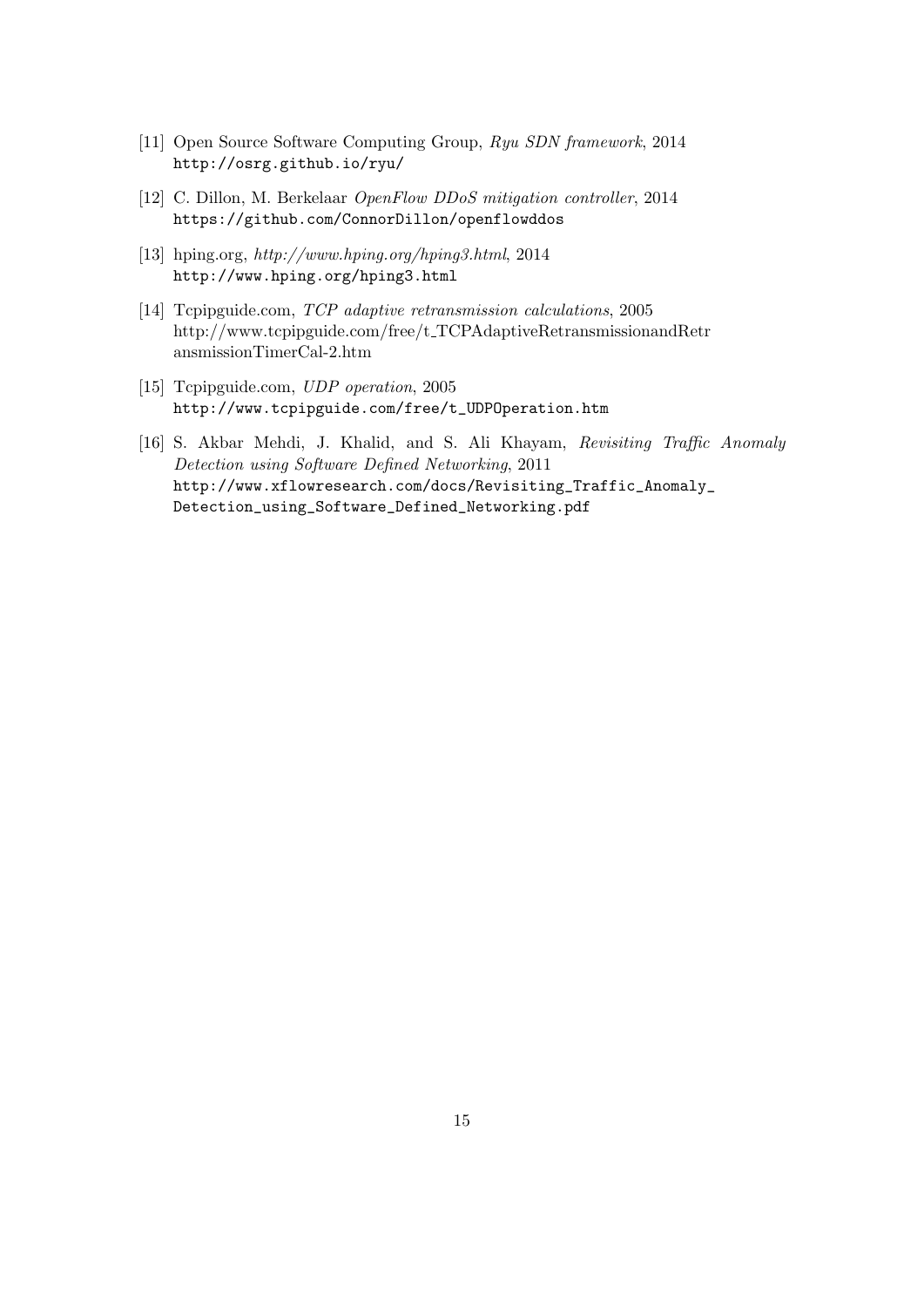## 8 Appendices

The full source code of our OpenFlow controller can be found at: https://github.com/ConnorDillon/openflowddos

#### 8.1 Initial detection

```
def detect(self, cookie, treshold, data):
   difference_list = []
   for i in range(0, (len(data) - 1)):
        difference = data[i] - data[i + 1]
       difference_list.append(difference)
    if len(difference_list) == 0:
       return 0
   average\_difference = sum(difference\_list) / len(difference\_list)std = numpy.std(difference_list)
   for item in difference_list:
        if item - average_difference > 3 * std and item > treshold and item - average_difference >= 0:
            # print item, " is > then 3 times the standard deviation", std, " item: ", item
            if not cookie in self.detected_flags:
                self.detected_flags[cookie] = 1
               return 1
            else:
               if self.detected_flags[cookie] == 1:
                    return 0
                elif self.detected_flags[cookie] == 0:
                    self.detected_flags[cookie] = 1return 1
        else:
           return 0
```
#### 8.2 Identification: Packet symmetry

```
def ratio_counter(self, packet):
   pair_list = sorted([packet['ip_src'], packet['ip_dst']])
   pair = '-'.join(pair_list)
    if pair in self.ratio_count:
        self.ratio_count[pair][packet['ip_src']] += 1
       ratio = float(self.ratio_count[pair][pair_list[0]]) / float(self.ratio_count[pair][pair_list[1]])
        self.ratio_count[pair]['ratio'] = ratio
        if ratio > 50:
            self.create_blocking_flow(packet['ip_src'])
    else:
        self.ratio_count[pair] = {packet['ip_src']: 1, packet['ip_dst']: 1, 'ratio': 1}
```
#### 8.3 Identification: Temporary block

```
def outgoing_block_v2(self, packet):
   mac\_dst = packet['mac\_dst']if mac_dst in outgoing_block_mode_v2_dict:
       packet_time = int(packet['time'] * 1000) # msec
       pair_list = sorted([packet['ip_src'], packet['ip_dst']])
       pair = '-''.join(pair_list)if outgoing_block_mode_v2_dict[mac_dst][0] < packet_time < \
                (outgoing\_block\_mode_v2\_dict[mac\_dst][0] + 2000): # 2000 msec
            if pair in self.block_packet_count:
                # Reset old data
                if self.block_packet_count[pair]['time_created'] < (time.time() - 30):
```